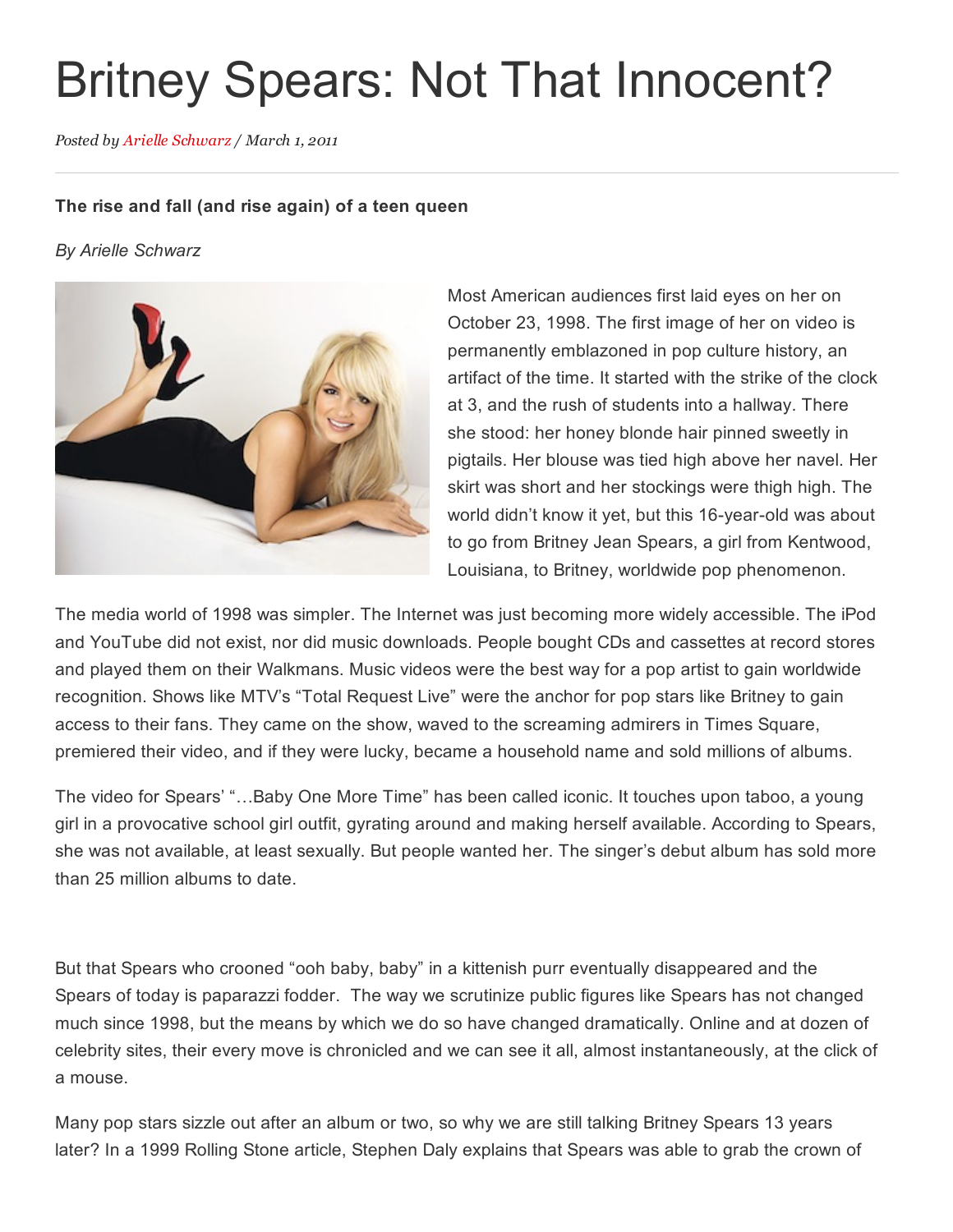the 90's teen queen because she was the only girl among the boy bands, the crackle to their pop.

Daly writes, "For all the fan-mag prose that greeted Spears' explosive marketplace entry, we know precious little about her beyond an image that hints at several stereotypes. Is Spears bubblegum jailbait, jaded crossover diva or malleable Stepford teen? Who knows? Whether by design or not, the queen of America's new Teen Age is a distinctly modern anomaly: the anonymous superstar."

It seems odd that in 1999, Spears was considered anonymous. As the new millennium rolled in, Spears' anonymity shattered open. What oozed out was a debauchery. In each subsequent video, Spears wore less and less clothing, and as years passed, she had whirlwind relationships and marriages, acted out in public, and became tabloid fodder with alleged alcohol and drug use. Spears' life was like a soap opera.

But what the public did not know was that at the core was a fragile, lonely girl. According to published reports, she was diagnosed as having bipolar disorder and put under the conservatorship of her father, Jamie. While she was considered a role model in her teens, the Spears in her twenties was a trainwreck.

Becoming a teen queen does not happen overnight, as Daly points out. Spears was put in auditions by age 10. When she was 11, she appeared on Disney's "The New Mickey Mouse Club" with future 'Nsyncers Justin Timberlake and JC Chasez. Right when she signed a record deal with Jive Records at age 15, the Spears marketing campaign set sail. Her image was carefully crafted, each song and video from her debut were slightly suggestive, catchy pop records that girls could sing to and that guys could want to be with. But as Spears (and every pop queen since) has showed us, a carefully crafted image is just that an image—which makes it next to impossible to uphold. It seemed like Spears unraveled in front of our very eyes, but in reality, she experienced heartache and the challenges of adulthood like we all do. Blogger Cecelia Lawson says, "when you look at the boy-bands of the past, who have largely disbanded and moved on, and the Spice Girls, with their (mostly) respectable families and slowly re-emerging careers, it seems that the answer isn't what Britney *did* that separates her from the rest, but what she*didn't* do. Despite a massive fortune, an explosive career, a marriage, two kids, and a divorce, Britney never grew up."

Robert Thompson, a professor of pop culture at Syracuse University, echoed similar sentiments. In an interview, he said, "she has made some extraordinarily great pop songs. When she came out, she had the look and the moves, and went from a great performer to this mythological figure that kept giving us this extraordinary drama. She kept falling into this thing where we were less looking forward to what song she'd release and more to what she'd do next,right whether [it's] coming out of a car without underwear or driving with her child in her lap. When she's at the top of her game, she's extraordinary. [Looking at] her catalogue of music, no one should be surprised at why [her songs are so popular]."

Spears' personal woes may keep people interested, but her albums continue to do well. Her latest,*Femme Fatale*, is slated to be a smash despite the fact that Walkmans and CDs are dead, and the digital age now holds the reigns. She captured our attention in 1998 because she knew exactly how to play her cards. Spears was the ultimate virgin/whore; the sweet Southern belle and Lolita sex kitten. However, 13 years later, not much has changed. She's still not that innocent.